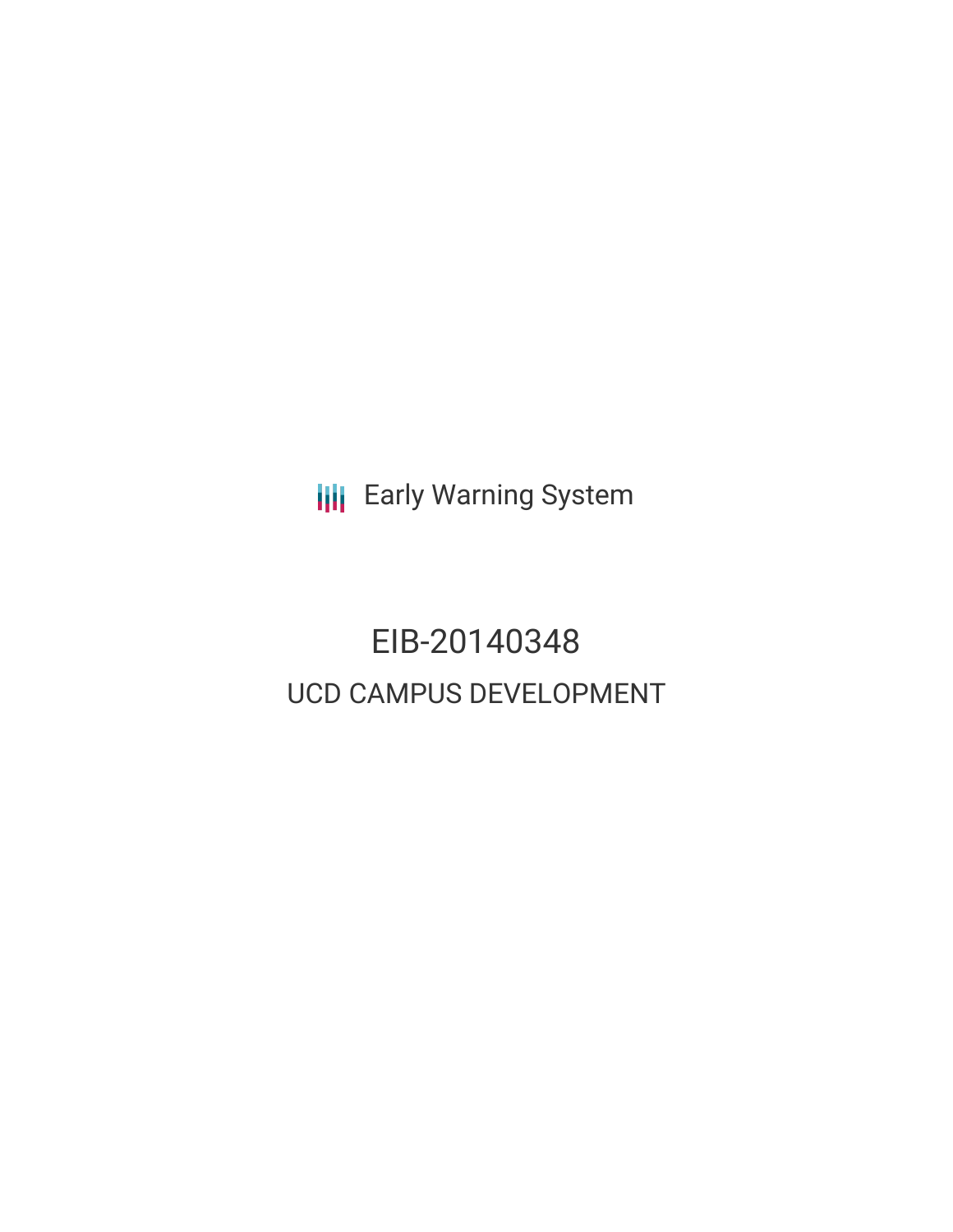# **Quick Facts**

| <b>Countries</b>               | Ireland                        |
|--------------------------------|--------------------------------|
| <b>Financial Institutions</b>  | European Investment Bank (EIB) |
| <b>Status</b>                  | Approved                       |
| <b>Bank Risk Rating</b>        | U                              |
| <b>Voting Date</b>             | 2020-06-02                     |
| <b>Borrower</b>                | UNIVERSITY COLLEGE DUBLIN      |
| <b>Sectors</b>                 | <b>Education and Health</b>    |
| <b>Investment Type(s)</b>      | Loan                           |
| <b>Investment Amount (USD)</b> | \$391.48 million               |
| <b>Loan Amount (USD)</b>       | \$391.48 million               |
| <b>Project Cost (USD)</b>      | \$884.75 million               |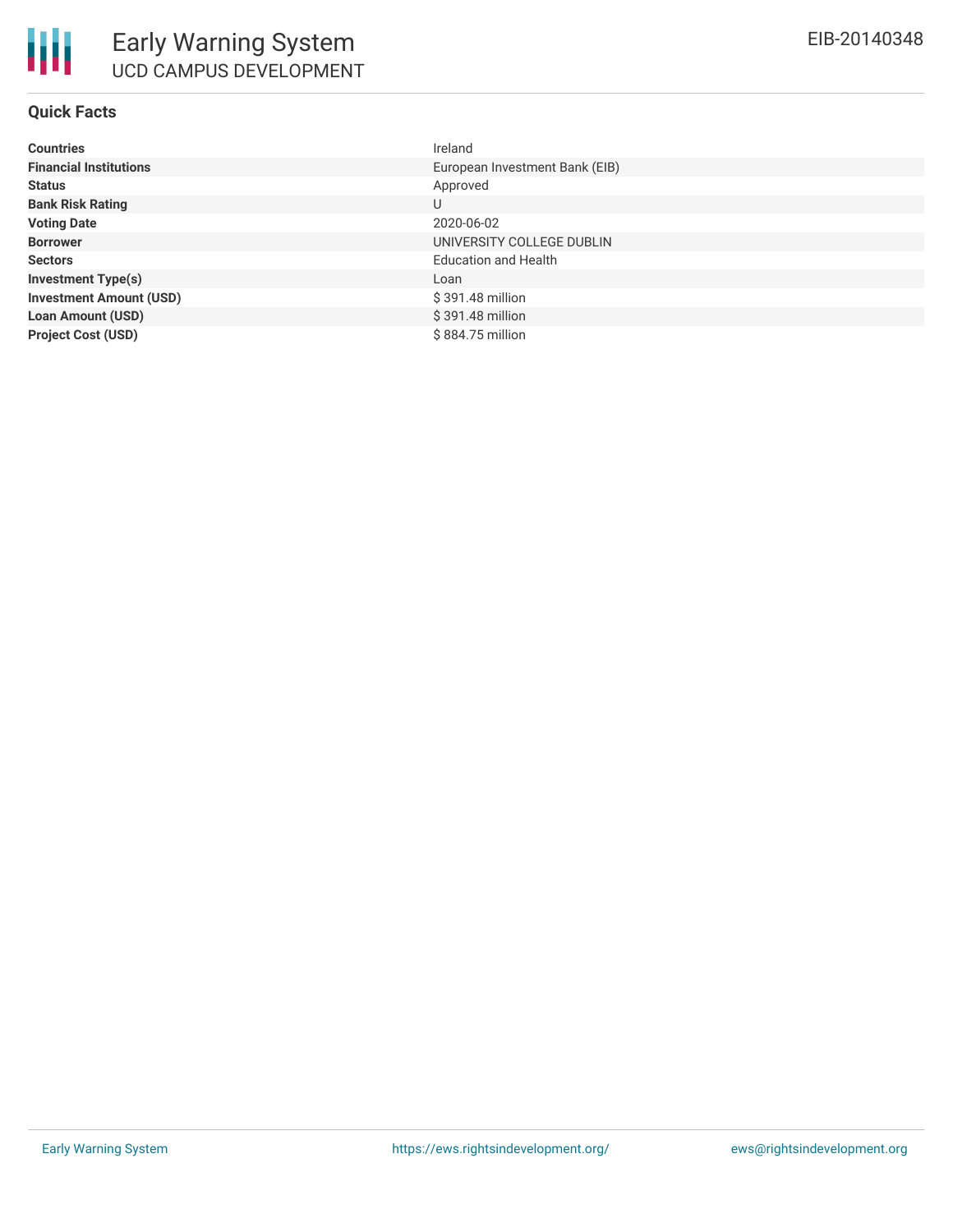

# **Project Description**

According to EIB website, the project will finance selected investments of the University College Dublin (UCD) larger campus development plan, related to the construction of new academic teaching and research facilities, as well as refurbishing of student accommodation and sport facilities. It aims to support UCD improve its capacity and readiness to contribute to human capital formation and to carry out research and development with beneficial effects for the knowledge economy in Ireland.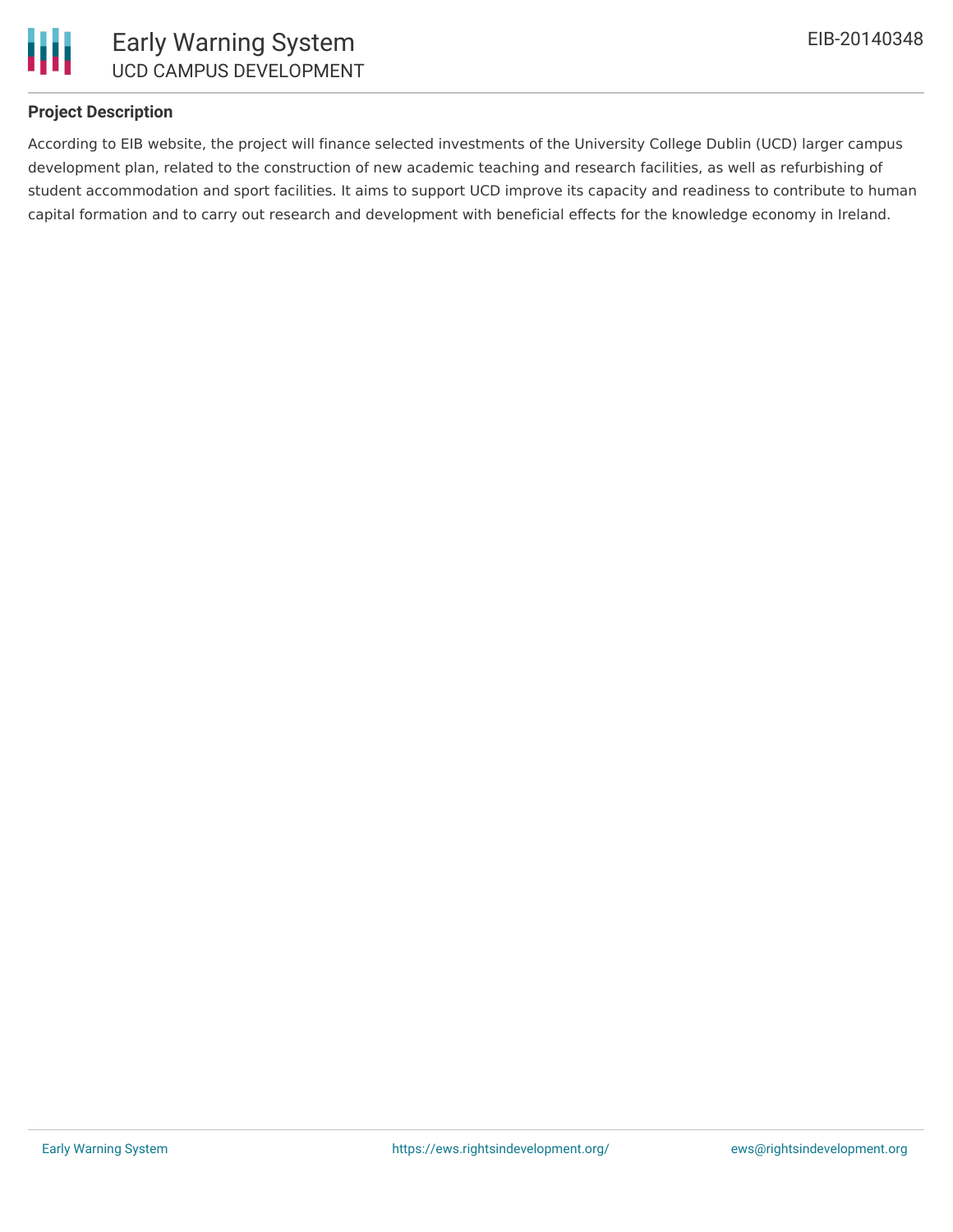

## **Investment Description**

European Investment Bank (EIB)